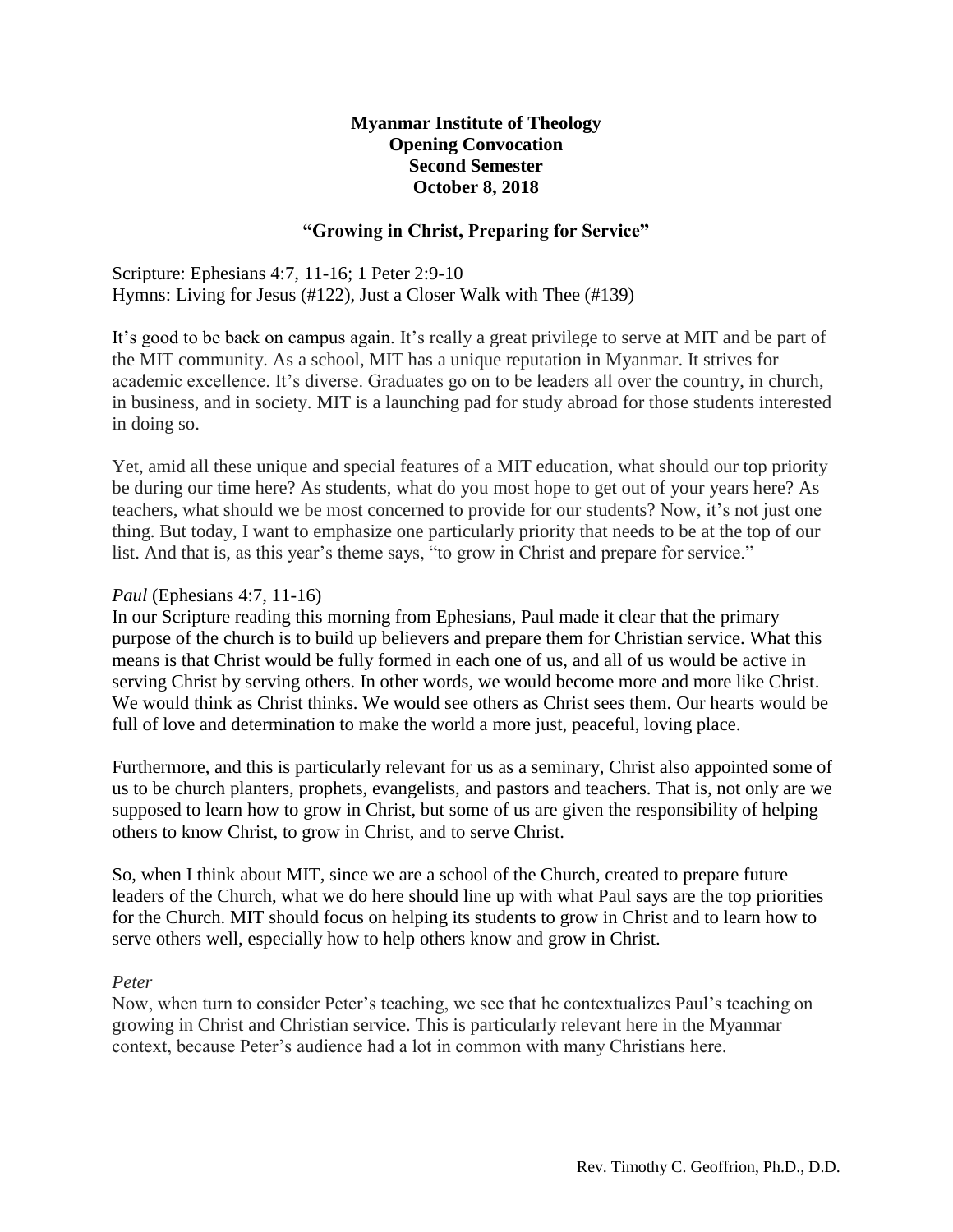In their first century world, most Christians were marginalized by the broader, religiously pluralistic society. Some were even persecuted for their faith.<sup>1</sup> In the face of such challenges, Peter urged Christian believers to develop and strengthen their own Christian identity. The best ways to do that include knowing who you are in Christ and actively seeking to develop your relationship with God in Christ.

Peter says we must remember that we are "a chosen people, a royal priesthood, a holy nation, a people belonging to God, that [we] may declare the praises of him who called [us] out of darkness into his wonderful light. Once [we] were not a people, but now [we] are the people of God; once [we] had not received mercy, but now [we] have received mercy" (1 Pet. 2:9-10).

So he says elsewhere, "Like newborn babies, crave pure spiritual milk, so that by it you may *grow up* in your salvation, now that you have tasted that the Lord is good" (1 Pet. 2:2-3, NIV, emphasis added). Likewise, in his second letter, he comes back to theme of growing in Christ again. He says, "*grow* in the grace and knowledge of our Lord and Savior Jesus Christ" (2 Pet. 3:18, NIV, emphasis added).

In the face of marginalization, misunderstanding, ignorance, and even persecution in a religiously pluralistic context, Peter says that the best thing you can do is to deepen your understanding of who you are in Christ and then to grow in that relationship. And that growth is not just for your own benefit. You are also to grow in your ability to reflect the light and love of Christ to those who do not know him.

# *Growing in Christ*

Are you doing that? Most of you came to seminary because of your faith in Christ and your desire to serve. But I also know that it is easy to lose your way while you are here. There's so much information, so many activities, so many distractions. You are so far away from home. You may feel overwhelmed, confused, or discouraged at times. But God's will for you hasn't changed. You are still called to grow in Christ and to prepare for service as your top priorities, especially here and now.

Paul's principal idea is that Christ would be formed in us more and more. In other words, we become more and more like Christ. That is why raking time for God and practicing our spiritual disciplines is so important. We need to read our Bibles, pray regularly, participate in worship, volunteer, care for and serve one another as a way of life. We need to develop a habit of continually thinking of God and asking him to lead and guide us in all that we do. We must continually listen for God's voice through the evangelists, prophets, pastors and teachers in our lives. And this is not just intellectual listening. We need to be listening from our hearts as well.

**What has particularly helped me lately is to remember to keep looking to God in my times of struggle and suffering.** When I am confused, discouraged, hurting, my faith is tested. In my trials, sometimes God seems far away from me. I need to consciously turn toward God. In my time of need, I have to remember to not just look to myself, but to Christ. We I feel confused or start to feel sorry for myself, I have to ask God to transform me through my suffering.

 $\overline{a}$ 

<sup>1</sup> 1 Pet. 1:5; 2:4, 11; 3:14; 4:12-16.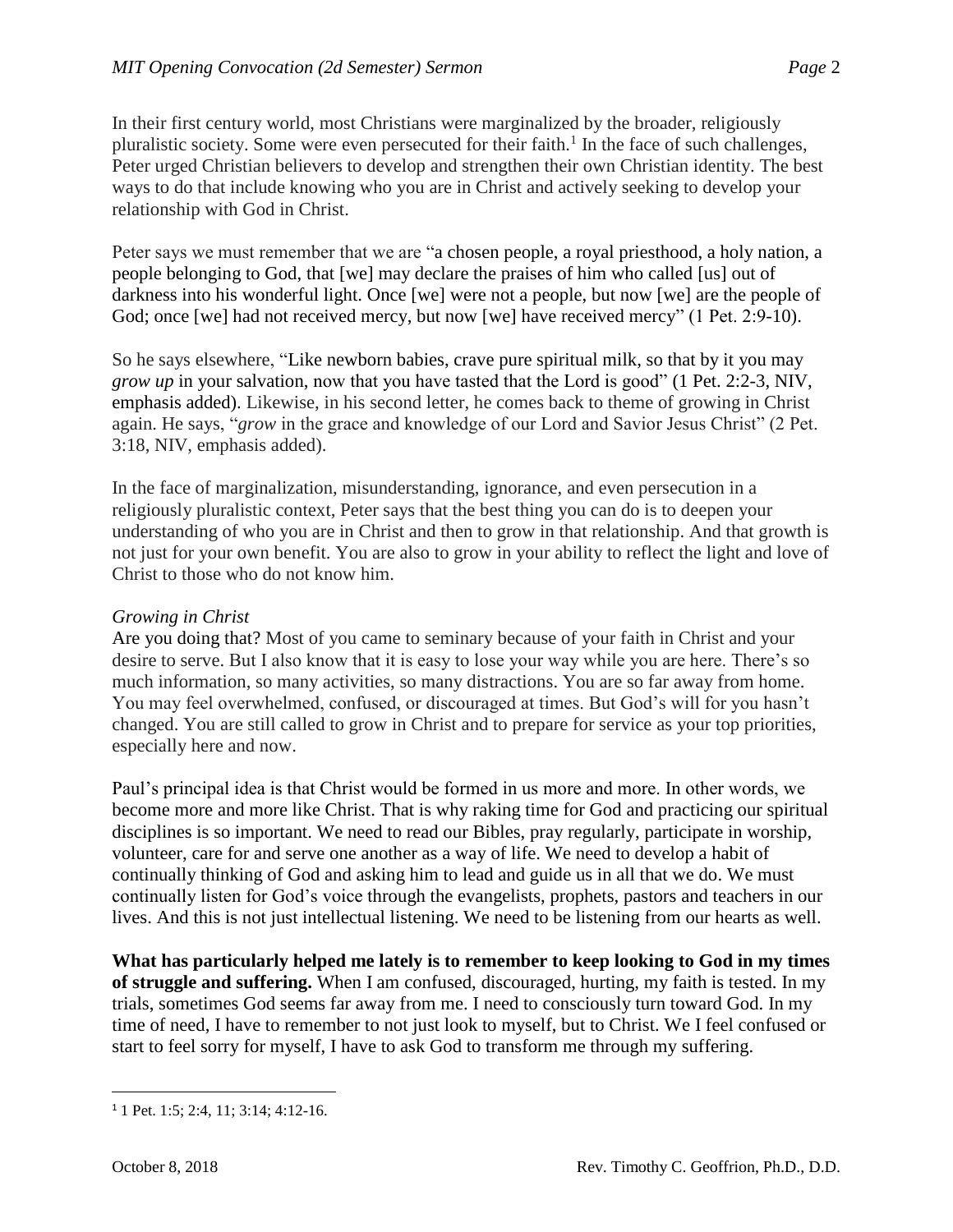## *Illustration*

This truth is what I have been learning again, at new level, over the past several years. This summer, in particular, has been very difficult for me and for my family.

• My wife, Jill, continues to struggle after her freak accident two years when she fell off a cliff. She suffers every day, and we do not know if and when she will ever be able to go back to work.

• Then, this year, her mother got cancer. We have had to walk with her as she underwent difficult treatment, and to support her while she struggles to try to get better.

• Then, one of the leaders of Faith, Hope, and Love Global Ministries died suddenly this summer. He was riding his bicycle, and he had a heart attack. He was only 50 years old, and left behind a wife and three children. It was such a shock, and is such a loss.

All of this has been draining and stressful. It's been a test of my faith and endurance. My suffering and questions have been driving me to my knees. And God has been using my trials to draw me closer to God and to form Christ within me. God has been using all my pain and suffering to humble me, refine me, show me the faith that is already inside of me, and turn me eyes to my Creator and to Jesus, "the author and perfecter of our faith." I still struggle in so many different ways from day to day. But I can see that God is truly forming Christ within me, and I realize that growth in Christ is the most important thing in my life. Every relationship and everything I do for Christ is affected by my growth in Christ.

# *Conclusion*

The spiritual truth is this: To grow in Christ is our calling, and God is the one who forms Christ within us. But there's a part for you and me to play, too.

- 1. As students, be serious about cultivating and maintaining a close relationship with God through Christ. This cannot wait for graduation. Be serious about practicing your spiritual disciplines. And when you suffer, or are confused or distracted, get on your knees. Seek God. Look to Jesus as your guide and help. Now is the time to let Christ be formed in you, as you prepare for a lifetime of Christian service.
- 2. As teachers, we need to teach, preach, and model the importance of growing in Christ for all of us. Each of us has many important things to teach our students, but don't forget that a personal relationship with Jesus Christ is the essential pre-requisite for everything we attempt to do in the name of Christ. We need to believe and practice this for ourselves, and then show our students how they can grow in Christ as well.

The Apostle Paul wrote in his letter to the Colossians, "So then, just as you received Christ Jesus as Lord, continue to live in him, rooted and built up in him, strengthened in the faith as you were taught, and overflowing with thankfulness." (Col. 2:6-7). This is God's will for each of us.

May this semester be a wonderful time of growing in Christ and preparing for service for us all.

**Prayer**

**Hymn**